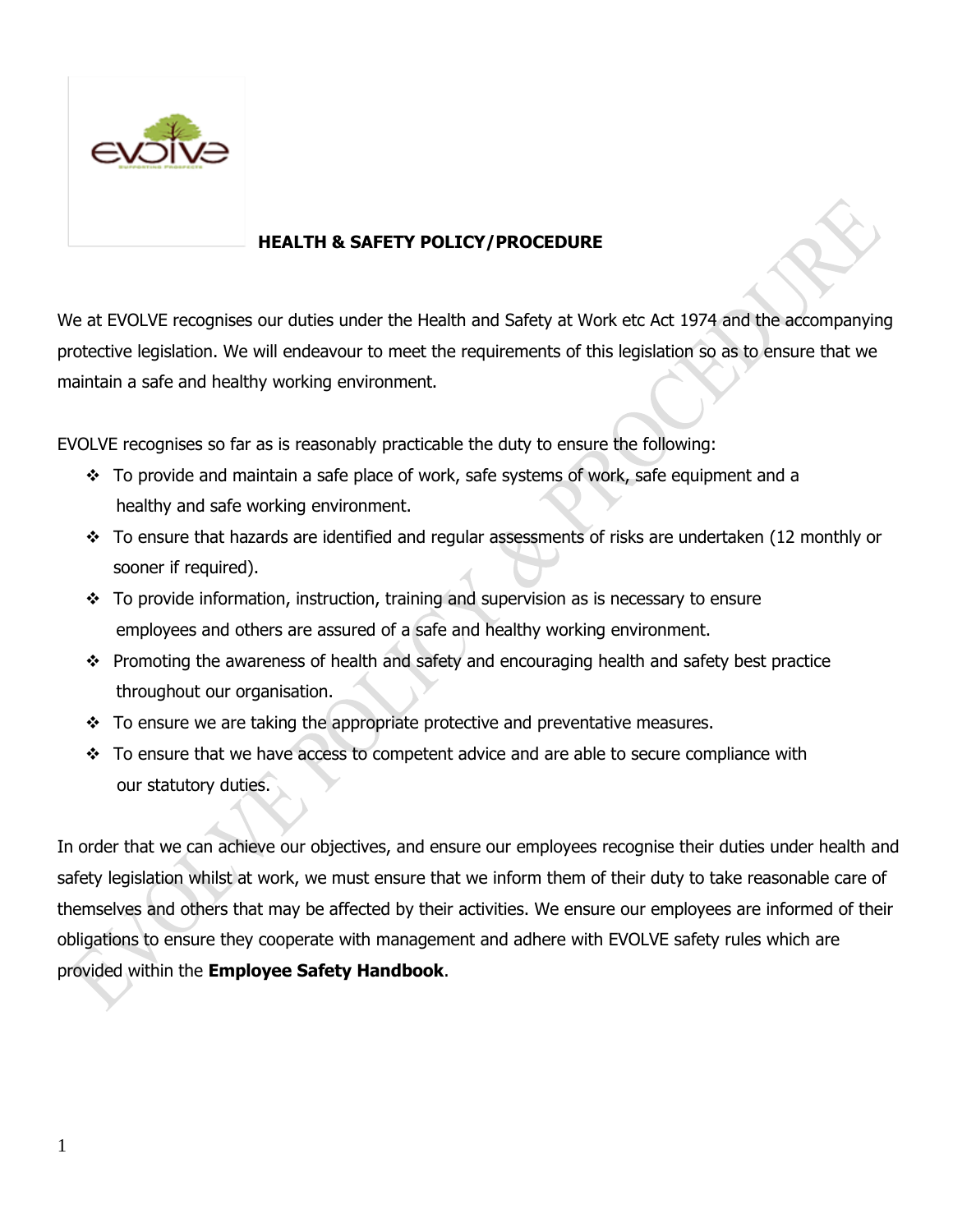The legal requirement to have a Health & Safety Policy is a direct obligation arising from the **Health & Safety at Work etc, Act 1974**. It requires that every employer with five or more employees must prepare and revise as often as necessary, a written Health & Safety Policy for the workplace and must explain the arrangements for putting that Policy into force. This Policy and any revision must be brought to the notice of employees. The failure to have a written Health & Safety Policy can result in the issue of an improvement notice ordering the matter to be attended to within a fixed period. Non-compliance can result in prosecution and a fine.

#### **Aim of the Policy**

This Policy is intended to set out the values, principles and policies underpinning EVOLVE's approach to safe working practices and works in conjunction with **Employee Safety Handbook**.

#### **Health & Safety at Work Policy**

This Company is committed to ensuring the health, safety and welfare of its Staff, so far as is reasonably practicable, and of all other persons who may be affected by our activities including Service Users and their relatives. The Company will take the following steps to ensure that its statutory duties are met at all times.

- $\div$  Each employee should be given such information, instruction and training as is necessary to enable the safe performance of work activities.
- ❖ All processes and systems of work should be designed to take account of Health & Safety and will be properly supervised at all times.
- ❖ Adequate facilities and arrangements will be maintained to enable employees to raise issues of Health & Safety.
- ❖ Competent persons should be appointed to assist in meeting statutory duties including, where appropriate, specialists from outside the Company.
- ❖ This document will be regularly monitored to ensure that its objectives are achieved. It will be reviewed and, if necessary, revised in the light of legislative or Company changes.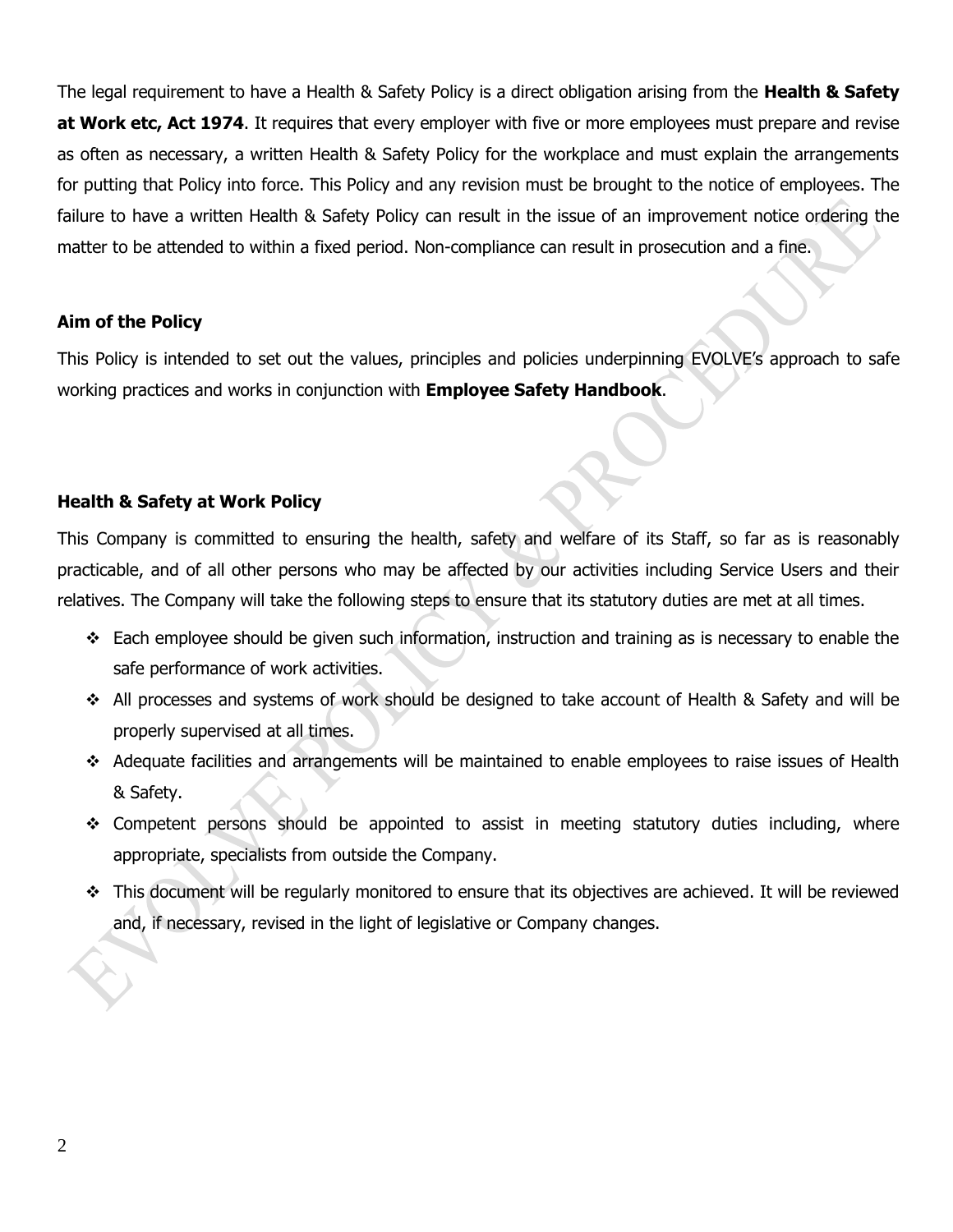### **Duties on the Company**

The Company recognises its responsibility under the **Health & Safety at Work, etc Act 1974** and the **Management of Health & Safety at Work Regulations 1999** (MHSWR) to ensure that all reasonable precautions are taken to provide and maintain working conditions which are safe, healthy and compliant with all statutory requirements and codes of practice. Employees, Service Users, contractors and visitors are expected to abide by safety rules and to have regard to the safety of others within the Company. The Company's Policy will be, so far as is reasonably practicable, to:

- ❖ Make a risk assessment of every Service User's home before a member of Staff is allocated to that home.
- ❖ Negotiate appropriate risk management measures to reduce any identified risks or hazards to an acceptable level.
- ❖ Communicate agreed risk management measures to care staff involved and ensure regular monitoring of risk levels.
- ❖ Provide and maintain equipment such that it is safe and healthy to use.
- ❖ Provide any relevant and appropriate protective equipment or clothing required by staff to perform their role safely.
- ❖ Arrange for the safe and healthy use, handling, storage and transport of articles and substances.
- ❖ Provide the information, instruction, training and supervision required to ensure the Health & Safety, at work, of employees and others.
- ❖ Control and maintain the Company's offices in a safe condition, with appropriate risk assessments and management as above.
- ❖ Provide a safe means of access to and exit from the place of work.
- ❖ Maintain a working environment that is safe, healthy and equipped with adequate facilities and arrangements for welfare at work.
- ❖ Conduct, record and implement the findings from regular risk assessments performed in accordance with Regulation 3 of the **Management of Health & Safety at Work Regulations 1999.**
- ❖ In the event of any accident or incident (such as a near miss) involving injury to anybody to make a full investigation and to comply with statutory requirements relating to the reporting of such incidents.
- ❖ Appoint a Health & Safety officer.

The Health & Safety officer for the Company is J Holroyd, Registered Manager IOSH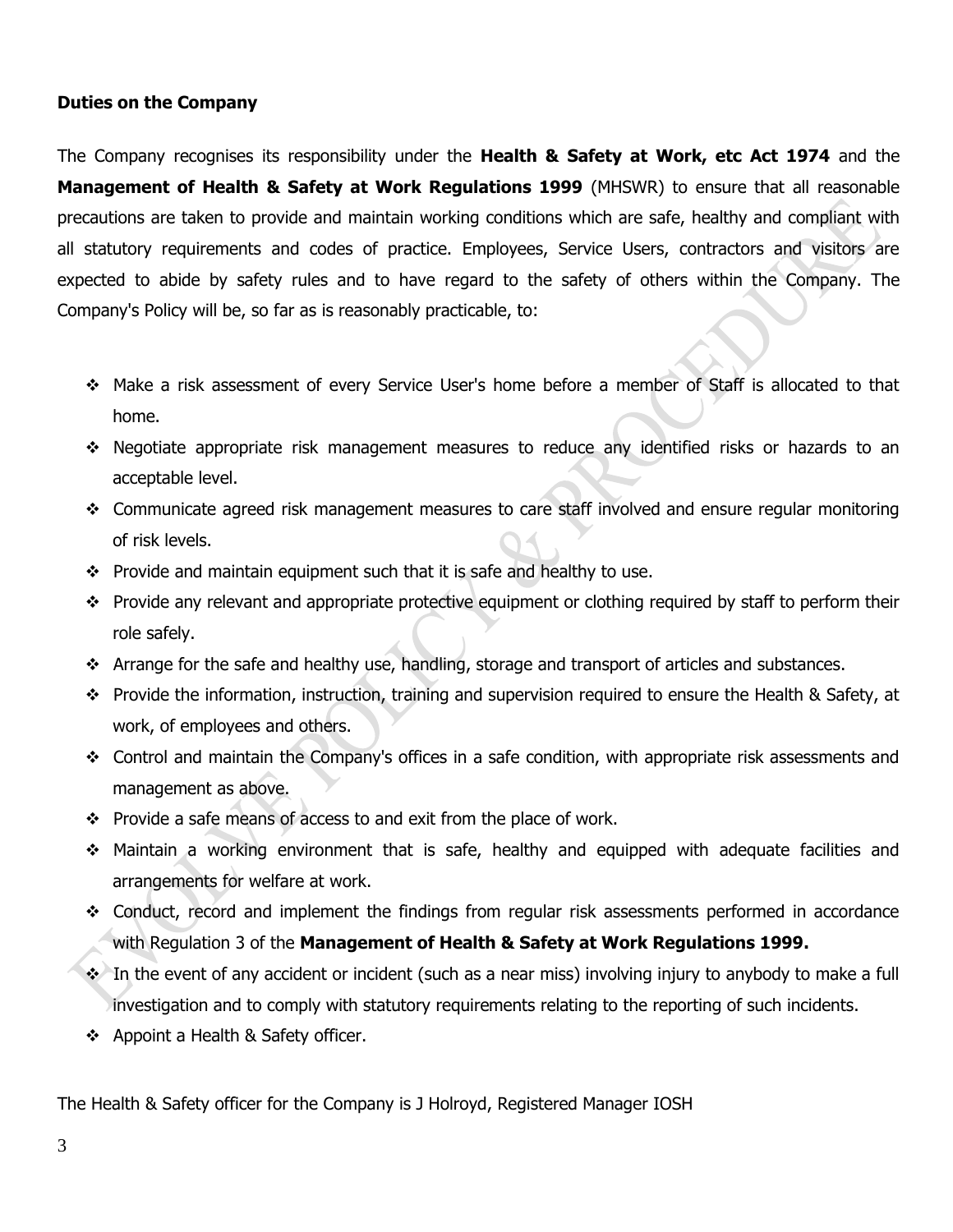# **Employee Responsibilities**

The successful implementation of this Policy requires total commitment from all employees. Each individual has a legal obligation to take reasonable care for their own Health & Safety, and for the safety of other people who may be affected by their acts or omissions.

It is the Policy of this Company that, under section 7 of the **Health & Safety at Work, etc Act 1974**, it is the duty of every employee at work:

- ❖ As an employee of the organisation you have a legal duty to take reasonable care of yourself and others and ensure that you co-operate with management on points of health and safety.
- ❖ Ensure that you comply with all the emergency arrangements that are communicated to you.
- ❖ You must ensure that you report all accidents near misses or damage to machinery and property as soon as possible. You must cooperate with any accident / incident investigations that you are requested to assist with.
- ❖ You must refrain from willful measures or interference with anything provided in the interests of health, safety and welfare.
- ❖ You must carry out your tasks in a safe manner and follow the requirements of any instructions or safe systems of work that may be provided for you. Should you feel that there are situations that may pose a hazard; you have a duty to report such findings to management.
- ❖ You have a duty to ensure that any personal protective equipment provided for your protection is worn, maintained and stored in the correct manner as directed by management.

Employees should refer to the Employee Safety Handbook for guidance on how to achieve outcomes for the above responsibilities.

# **Failure to abide by this Policy will be considered a disciplinary offence**.

# **Safety Rules**

This section outlines the general rules laid down and which are applicable to you. These safety rules are prepared in accordance with legal requirements and in compliance with acknowledged safe working practices. In addition, there is a legal duty imposed upon you to comply with these rules, as breaches of the rules will result in disciplinary action, possibly leading to dismissal. There may be more specific rules about how you are expected to undertake certain tasks. Where applicable, these will be in the format of safe working procedures, locally produced within your organisation, for which we, as your employer, will provide appropriate instruction and training. It should be remembered that a breach of health and safety legislation by you may constitute a criminal offence and action taken by an Enforcing Authority against you, as an individual, can result in heavy penalties, i.e., fines and / or imprisonment.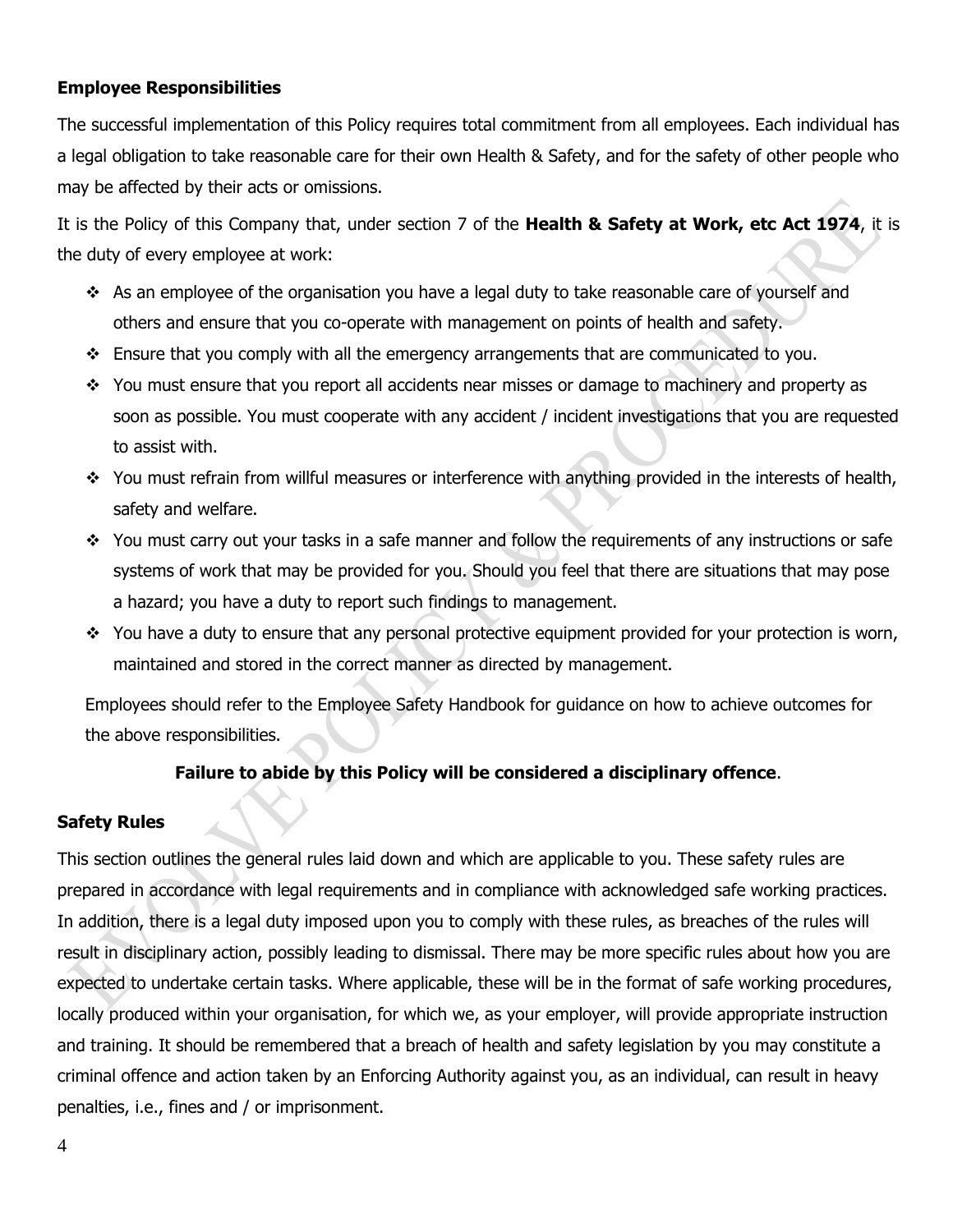### **Safety Rules Working Practices**

- ❖ You must not operate equipment unless you have been trained how to use it.
- ❖ You must use work equipment in the safe way that you have been trained.
- ❖ You must report any equipment problems to management as soon as possible.
- ❖ You must not make repairs to any work equipment unless you have been trained to do so.
- ❖ Hazardous substances must be handled as instructed.
- ❖ All hazardous substances that are not in use must be stored correctly.
- ❖ You must abide by the Service User's care plan when lifting or moving the person.
- ❖ You must obey the drugs and alcohol policy of the organisation.
- ❖ You must carry out manual handling tasks in accordance with safe systems of work.

# **Hazard / Warning Signs and Notices**

❖ You must comply with all workplace warning signs and notices displayed.

# **Working Conditions/Environment**

- ❖ You must clear up any spillage within the work area.
- ❖ Waste hazardous substances must be disposed of in the prescribed manner.
- ❖ Do not allow hazardous substances to enter drains or sewers.
- ❖ You must make proper use of all equipment and facilities provided.
- ❖ You must keep all areas clean and tidy.
- ❖ You must dispose of all rubbish and waste materials using the facilities provided.
- ❖ You must report any hazardous conditions.

# **Protective Clothing and Equipment**

- ❖ You must use all protective equipment as instructed.
- ❖ You must inform your Supervisor of any personal protective equipment defects.
- ❖ Personal protective equipment must be worn according to the safe system of work.
- ❖ Protective over shoe covers MUST NOT be worn due to the increased risk of trips/falls.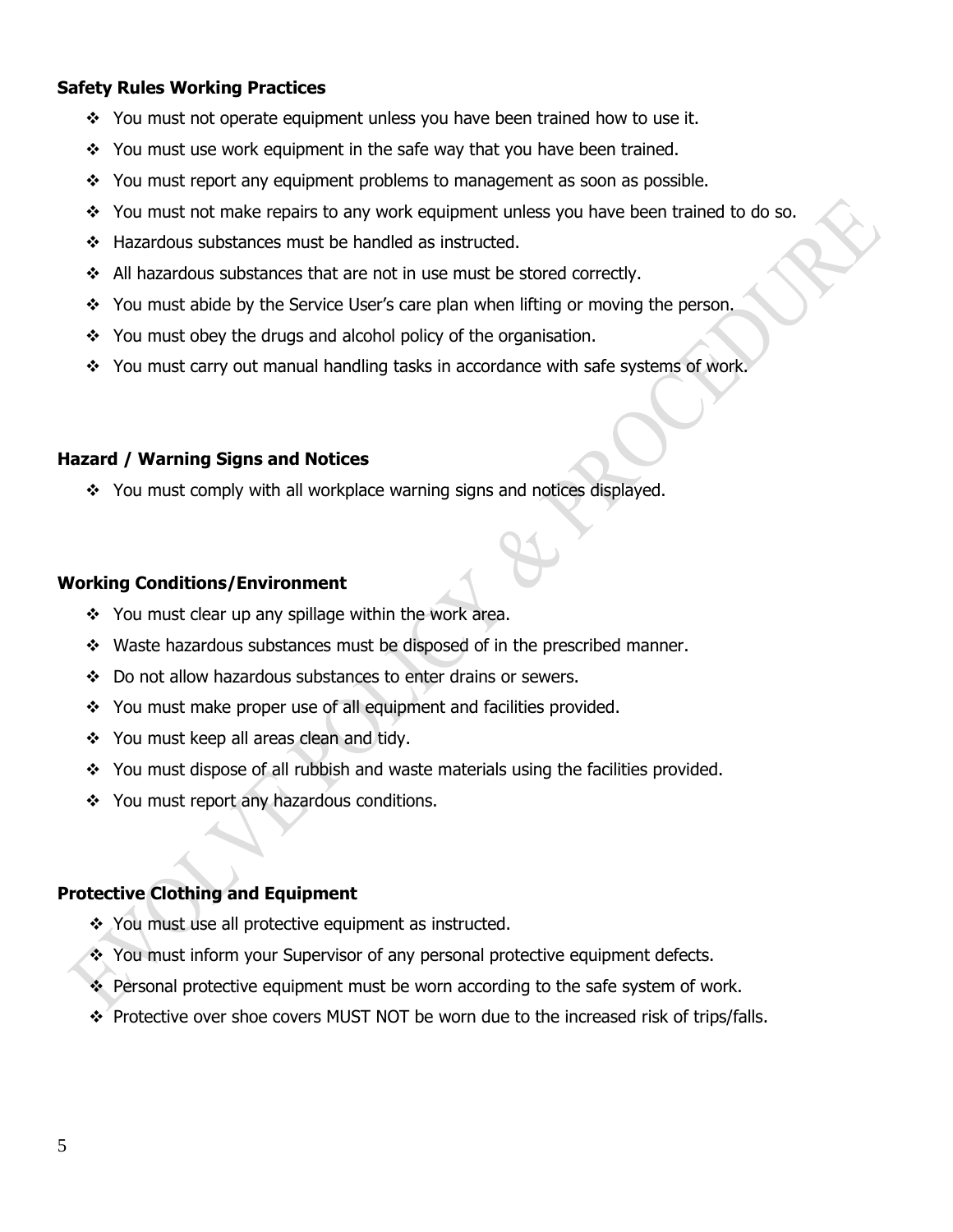### **Fire Precautions**

- ❖ You must report any use of firefighting equipment to your Supervisor.
- ❖ Do not fight fires unless you have been trained to do so.
- ❖ You must comply with all emergency procedures.
- ❖ You must not obstruct any fire escape route, fire equipment or fire doors.
- ❖ You must not interfere with or misuse any fire equipment provided

#### **Vehicles**

- ❖ You must report any medical condition that will affect your ability to drive.
- ❖ If you drive your own vehicle on company business, you must provide proof (when requested) that it has been serviced properly and that you hold business insurance.
- ❖ You must not use a hand held mobile phone whilst driving.

#### **Accidents**

- ❖ You must report any injury suffered at work to the person in charge and enter details in the Accident Book.
- ❖ You must report immediately all accidents and dangerous occurrences to the person in charge.
- ❖ You must report all instances of damage to any property or articles.

# **Health**

- ❖ You must report to the person in charge any medical condition which could affect safety.
- ❖ You must cooperate with the organisation's health surveillance provisions.
- ❖ You must inform the person in charge, as soon as possible, if you are pregnant.
- ❖ You must report to the person in charge any instances of illness that could compromise food hygiene. This includes;
	- Diarrhoea, sickness (vomiting) and other stomach disorders
	- Any discharge from the eyes, ears or nose or a sore throat
	- Any septic skin condition such as sores, boils, septic cuts etc.
	- Any other infection.
	- You must inform your employer of any infections or illness immediately.
- ❖ Decisions to keep you away from work due to illness will only be taken by managers after careful consideration.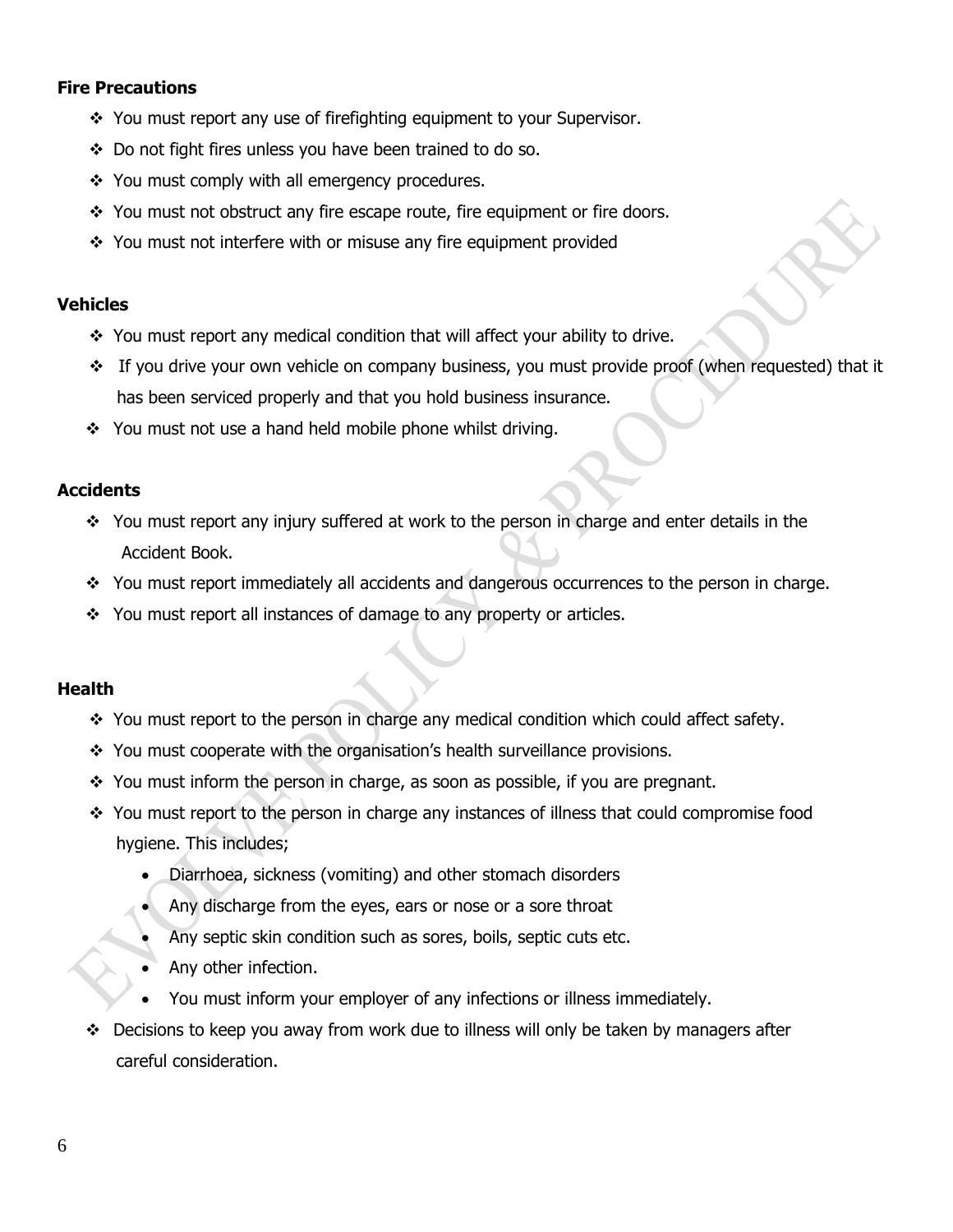# **Drugs and Medicines**

- ❖ All employees authorised for administering medication must obey the established procedures.
- $\div$  The misuse of drugs or medicines is a disciplinary offence.
- ❖ All drugs and medicines that are not needed must be disposed of correctly.
- ❖ All dispensing of medicines must be carefully recorded.

#### **Hygiene**

- ❖ You must maintain high standards of personal hygiene at all times.
- ❖ You must protect all open wounds with the appropriate dressings provided.
- ❖ You must report all relevant infections immediately to the person in charge.
- ❖ You must not consume food or drinks in a place where it may become contaminated.

#### **Drug or Alcohol**

In this Company the use of drugs and/or alcohol by employees is strictly prohibited at all times and under all circumstances:

In all such circumstances, where an employee either attends work under the influence of drugs or alcohol or uses drugs or alcohol whilst at work:

- ❖ The employee will be sent home
- ❖ The disciplinary procedure will be applied
- $\div$  The police will be informed (in the case of drug use at the Company).

# **Rules Covering Gross Misconduct**

You will be liable to summary dismissal if you are found to have acted in either of the following ways:

- ❖ Serious breaches of the preceding health and safety rules, which endanger the lives of or may cause serious injury to employees or any other person.
- ❖ Interference with or misuse of any equipment, for use at work that may cause harm.

# **Consultation**

To enable you to raise issues of concern relating to health and safety issues in our workplace consultation has to take place between us. This is accomplished by consultation sessions between employees and management in the form of tool box talks (on the job) and by pre-arranged formal meetings. These meetings take place on a regular basis and the content of meetings is documented. We consult with our employees during staff meetings and on a one to one basis over matters concerning health and safety.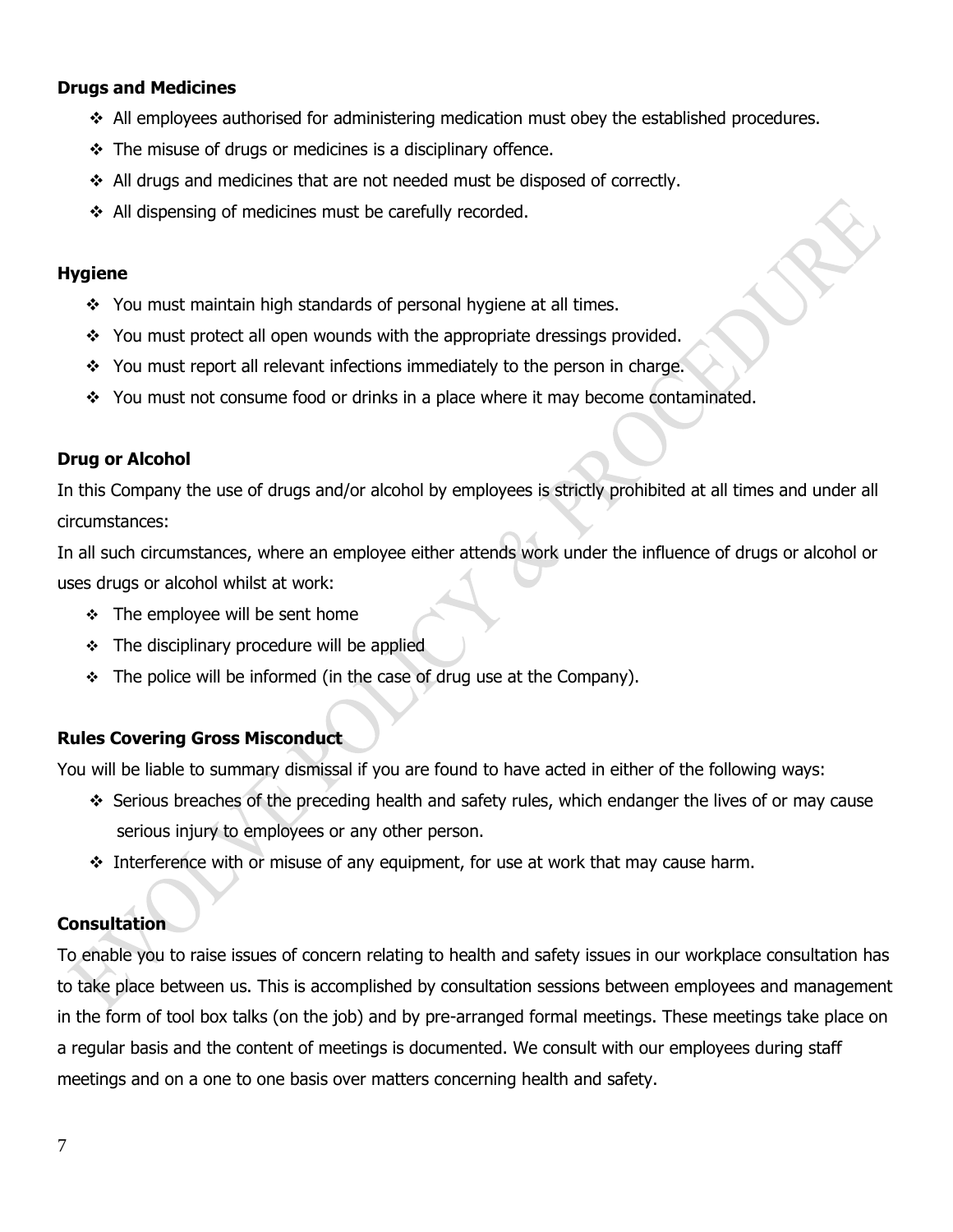# **Fire / Emergency Procedure upon Discovering Fire**

Should you discover a fire, raise the alarm by the established method identified in your training.

- ❖ Telephone the emergency services by using the organisation's agreed procedure. Provide your telephone number, address, postcode and location of the fire. Speak slowly and clearly.
- ❖ Ensure the relevant information is relayed back to you correctly.
- ❖ Leave by the nearest emergency exit and go to your established assembly point.
- ❖ DO NOT re-enter the building until authorised to do so by the Senior Fire Officer.

# **Emergency Evacuation Arrangements**

#### **In the event of the alarm being raised, the following action must be taken:**

- ❖ Leave the building by the nearest available emergency exit.
- ❖ Do not stop for personal belongings.
- ❖ Report to your established assembly point.
- ❖ Ensure the Senior Fire Officer is informed of any situations that may affect the safe evacuation of the premises.
- ❖ DO NOT re-enter the building until authorised to do so by the Senior Fire Officer.

#### **First Aid**

Arrangements have been made to ensure that incidents requiring first aid treatment are dealt with in an appropriate manner. In the event that you have an accident resulting in an injury, however minor, you must report to the person appointed to administer first aid, if you are able to do so. You must enter the details of the accident in the **Accident Book**. If you are in the vicinity of a serious accident then you must inform the First Aider immediately. If the First Aider is unavailable, you must inform the designated 'Appointed Person' to deal with the situation. The name and location of the persons appointed to administer first aid can be found on the **First Aid Notices** that are placed in prominent positions throughout the workplace. Accidents that do not result in an injury must also be reported.

# **Hazard Reporting**

We have procedural arrangements in place to encourage your involvement in the reporting of hazards that may affect you or others. This procedure provides a method of communication of all hazards, unsafe conditions and practices. Such hazards will be reported using a **Hazard Log**. The form is available for use and should also be completed where hazards and unsafe conditions may affect the health and safety of other persons who are not our employees. This may also apply to contractors working on the premises where their work activities are likely to affect our employees.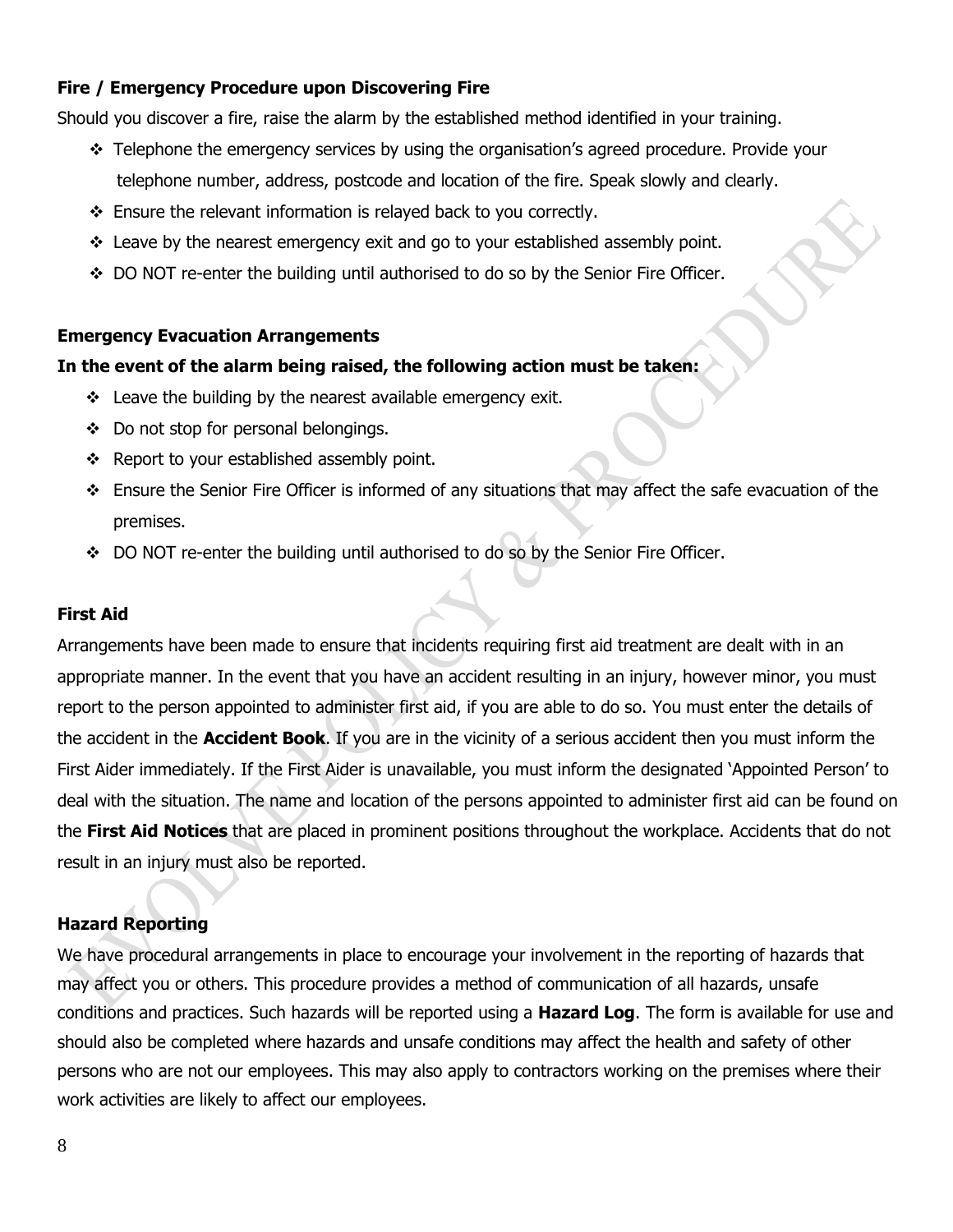You should participate fully in ensuring that this procedure is adhered to and that defects or hazards are reported immediately in the interest of adherence to our Health and Safety Policy. If you require assistance ask/seek from Line Manager. If you prefer to report defects or hazards verbally then do so to Line Manager. In these instances the report should be made to your Line Manager who will complete the **Hazard Log** on your behalf.

# **Occupational Health**

We have a legal responsibility to ensure the wellbeing of anyone who may be affected by the possibility of ill health arising from a work activity. Hazards that have the potential to harm you, or anyone connected with our business, are identified in our risk assessments which are contained in the relevant section of the **Risk Assessment Manual**.

These assessments will identify any occupational health issues that require controlling. If our risk assessments deem it necessary, we will institute monitoring procedures for the health of any employee or prospective employee who is, or may be, exposed to health risks whilst carrying out work activities. This may mean that existing employees are referred for health screening, in the event that you have come into contact with something that is likely to cause long term harm and may affect your ability to safely continue with your normal duties. We reserve the right to refer you to an Occupational Health Practitioner appointed by ourselves. If you suffer from any of the following medical conditions you must inform your Line Manager so that, in case of need, the appropriate action can be taken: bronchitis, heart complaints, epilepsy, allergy to any substance e.g. penicillin, asthma, confirmed pregnancy, high / low blood pressure, giddiness / fainting or diabetes. This is not an exhaustive list. Any condition that affects your ability to work, or would affect the safety of others must be reported to the relevant Line Manager.

# **Risk Assessments**

We recognise that we have responsibilities to carry out risk assessments so that we can identify:

- ❖ The significant hazards those employees or those in connection with our business may be exposed to.
- ❖ Who could be harmed and how?
- ❖ What is the likelihood that someone could be harmed by the hazard?

❖ How the hazards are controlled and whether any action is required to deal with the hazard. Completed risk assessments forms can be found in the **Risk Assessments Manual and service user files**. Where necessary, copies of the completed risk assessment forms will also be placed in the relevant department. The control measures identified in the risk assessments will form part of our safe working practices and procedures. You will receive instruction in the form of training and information on both the control measures and safe working practices and procedures. You must comply with those instructions at all times.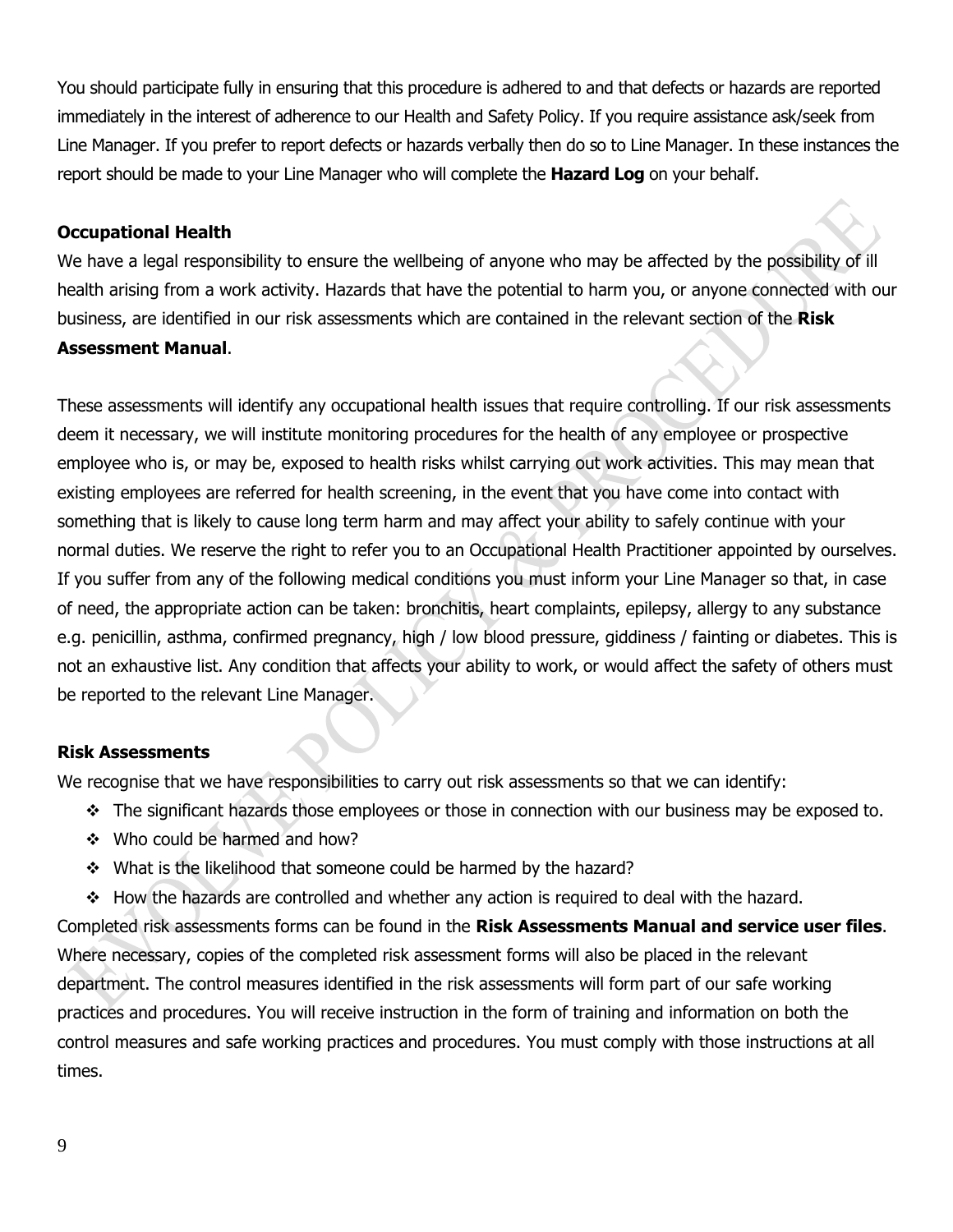# **Safety Records**

We have a need to maintain records of our activities (information on these can be found in the **Policy and Procedures Manual**. Completed records can be found in the **Safety Records Manual**.

### **Training**

All new Staff will read the Policy on Health & Safety as part of their Induction Process; all staff will be required to demonstrate a good understanding. All staff will attend Moving and Handling training. In addition, all Staff will be appropriately trained to perform their duties safely and competently and those Staff who need to use specialist equipment will be fully trained and supervised while they are developing their competency, and may, as required engage the expertise of professional bodies to give guidance to employees. All staff will be required to attend refresher training annually or sooner if required.

#### **Health & Safety Induction training should include**:

- ❖ A clear statement and parameters of responsibility of care staff and employer
- ❖ Guidance on appropriate clothing and footwear
- ❖ Procedures for reporting and recording accidents to Service Users and care staff
- ❖ Training in dealing with violent incidents (or potential incidents) and challenging behaviour
- ❖ Personal safety and violence prevention towards staff
- ❖ Dealing with sexual and/or racial harassment
- ❖ Control of substances hazardous to health
- ❖ Moving and handling
- ❖ First aid (as appropriate to the agency's Service Users)
- ❖ Basic hygiene and infection control including dealing with bodily fluids and incontinence management
- ❖ Food preparation, storage and hygiene
- ❖ Training on policies and parameters of responsibility in relation to administering of medication
- ❖ Notification of transmittable diseases and implications for confidentiality, protection, etc
- ❖ Wearing and use of protective clothing
- ❖ Risk assessment including common hazards in the home
- ❖ Maintaining privacy and respect when using equipment, e.g. hoists
- ❖ Dealing with pets, pests and infestation
- ❖ Reporting of concerns or faulty equipment
- ❖ The rights of Service Users to take risks
- ❖ Action to take in an emergency situation (as appropriate to the Company's Service Users).